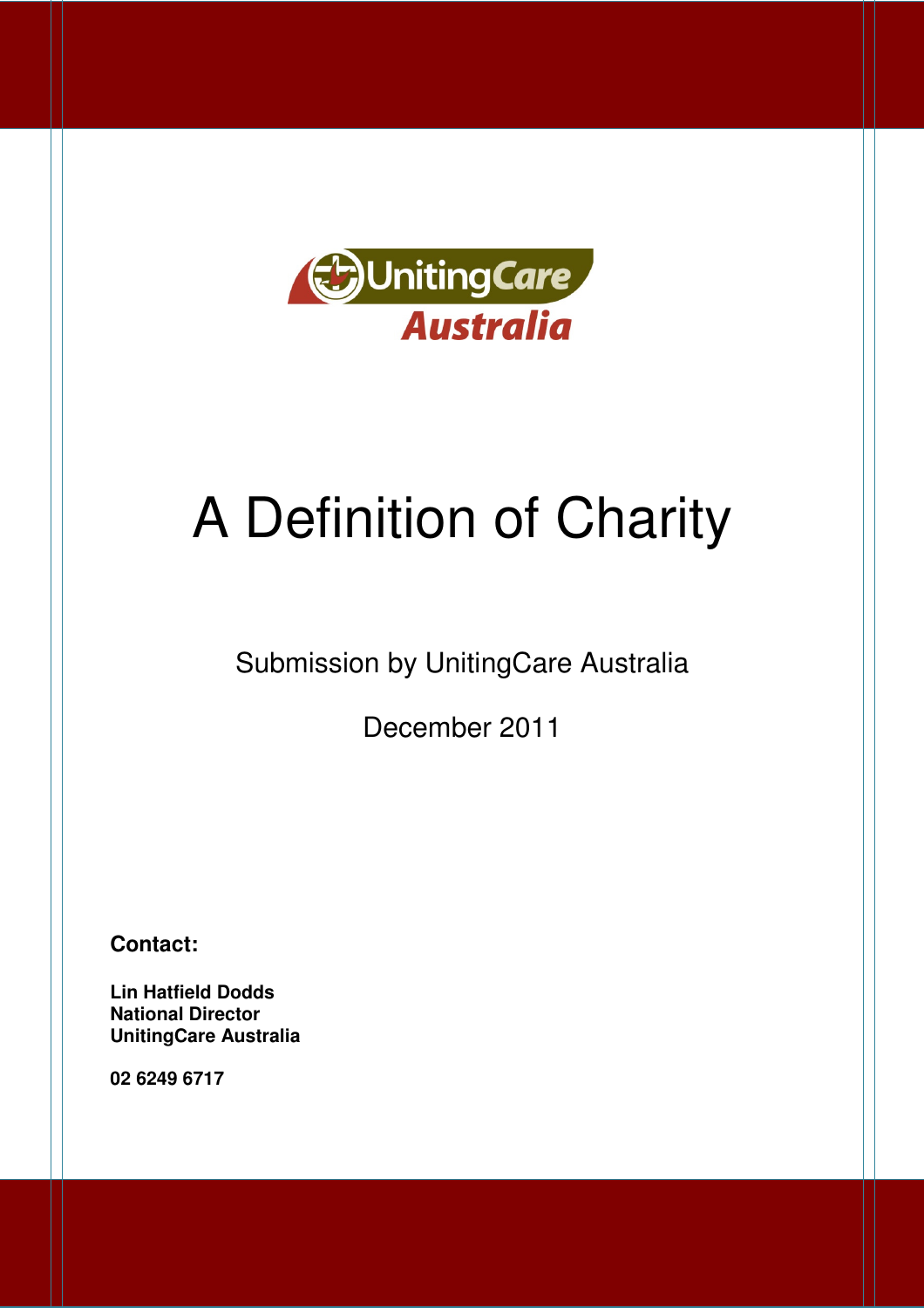

# **Table of contents**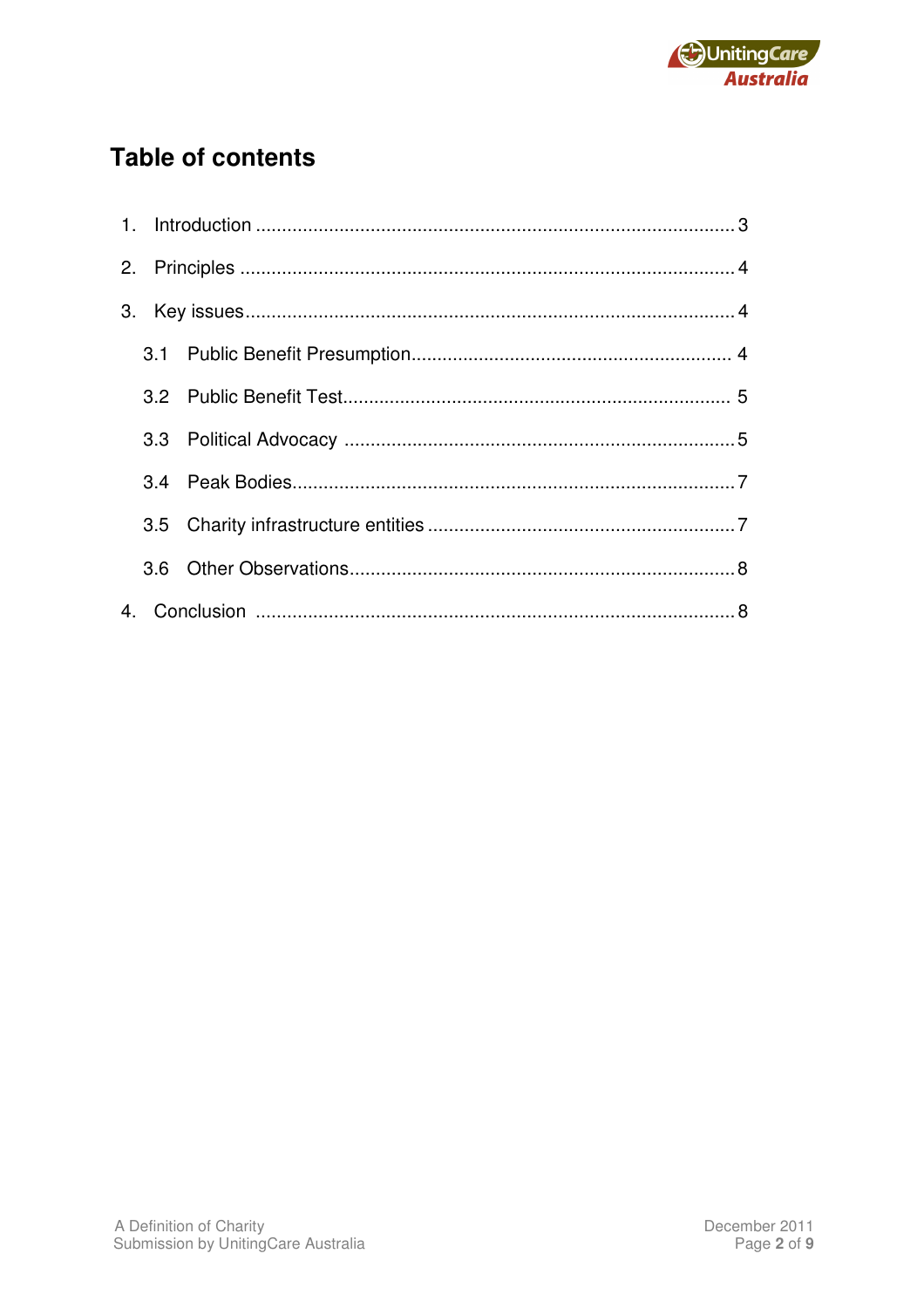

### **1. Introduction**

 UnitingCare Australia is the Uniting Church's national body supporting community services and advocacy for children, young people, families, people with disabilities and older people. The Uniting Church's commitment to community services is an expression of the Christian vision of inclusion and equality of opportunity for all people and communities regardless of age, gender, sexuality, ability, class, colour, creed or cultural origin.

 UnitingCare Australia takes up community service issues within the theological framework of the Uniting Church, particularly the Church's social justice perspectives. We develop and reflect on the policies and practices of the Uniting Church in community services. We pursue appropriate issues within the Uniting Church, with Government and the community sector, and with the Australian community.

 UnitingCare Australia represents the network of UnitingCare community services operating nationally across more than 1300 sites. The UnitingCare network is one of the largest providers of community services in Australia providing services to 2 million Australians each year, with an annual turnover in excess of \$2 billion a year, employing 35,000 staff and 24,000 volunteers nationally.

 UnitingCare provides services to children, young people and families, people dealing with deprivation and hardship, people with disabilities, Indigenous and older Australians living in urban, rural and remote communities. Services delivered by UnitingCare agencies employ a holistic approach to supporting individuals and communities to access the resources, supports and opportunities needed to live a decent life, the building blocks of which are being able to access appropriate food, clothing and healthcare; safe and secure housing; meaningful work, education, rest and enjoyment; and the opportunity to participate in and contribute to communities. UnitingCare agencies, through their community linkages are also able to provide people of goodwill – either as individuals or as organisations – a vehicle to make their own contribution to improving the wellbeing of people and communities that are disadvantaged and vulnerable. We partner with governments, other organisations, communities and people of goodwill to ensure all people have access to the means and opportunity for a decent life.

 Restating the definition of charity in legislation is an important foundation for the broader not for profit reform agenda. A statutory definition of charity has the potential to provide greater clarity and certainty for the sector. With this greater clarity and certainty we would hope to see a commensurate reduction in unnecessary and complex red-tape for entities seeking charitable status. It is our hope that a well constructed statutory definition of charity will enable the Australian Charity Not for Profit Commission (ACNC) to carry out its regulatory function in a manner which is efficient, effective and transparent so that charitable entities can focus their scarce human and financial resources toward the provision of services to vulnerable and disadvantaged Australians. It is through this lens we wish to comment on the proposal to introduce a statutory definition of charity.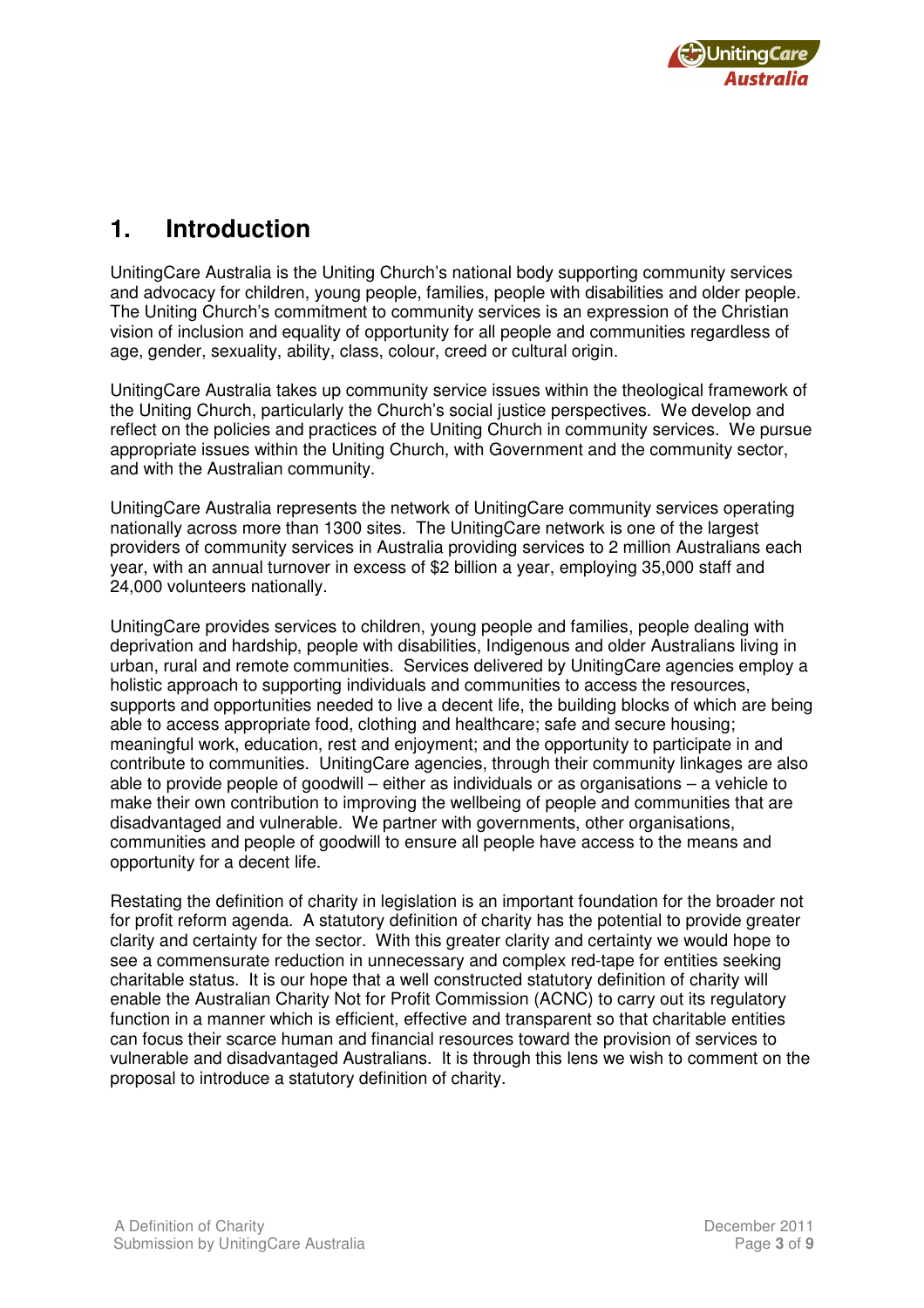

## **2. Principles**

 The current meaning of charity and charitable purpose is largely defined at common law, which has developed over 400 years. It has generally served the community well however a number of reviews and inquiries over the years have recommended that the common law meaning of charity be restated in legislation.

 While UnitingCare Australia supports, in principle, the move to establish a statutory definition of charity there are some important principles which we think should guide its development and implementation. The first principle is that this reform addresses the actual weaknesses of the current arrangements but not at the expenses of its strengths. The second is that the introduction of a statutory definition of charity should not result in an increase in administrative or regulatory burden on the sector.

#### $3.$ **3. Key Issues**

 UnitingCare Australia believes that consideration of the introduction of a statutory definition of charity should be based on work done during 2001 Charities Definition Inquiry and subsequent Charities Bill 2003, supplemented by the key contemporary legal decisions and legislative amendments which now define charity law in Australia. Our submission does not seek to address each of the issues raised in the discussion paper but rather focuses on those issues which would most directly affect UnitingCare agencies, namely the Public Benefit Presumption and Test, Advocacy, Peaks and Charity infrastructure entities.

#### $3.1$ **3.1 Public Benefit Presumption**

 Under common law, entities within the first three heads of charity are presumed to be providing a public benefit. In other words that entity is not required to prove it is providing a public benefit. As is outlined in the discussion paper where a presumption of public benefit exists it would be up to the Government to show that the entity was not providing a public benefit. Removing the presumption would in essence reverse the onus of proof, which we would not support.

 UnitingCare Australia believes that the presumption of public benefit, derived from an identified head of charity, recognises both in law and community standards that the purpose of that entity is for public benefit. The listing of charitable heads brings with it an assumption that the law is satisfied that the purpose of an entity established under the specified head is charitable. To argue otherwise would make the listing of a charitable head redundant. The logical extension of removing the presumption would be to have only one head of charity namely that the purpose is beneficial to the community, thus confining the current heads of charity to a status of mere guidance.

 As outlined earlier in this submission UnitingCare Australia believes that the introduction of a statutory definition, like any other reform, must address weaknesses of the current arrangements and should not result in an unnecessary increase in administrative and/or regulatory burden. The removal of the Public Benefit Presumption fails both these tests. The discussion paper states that in other jurisdictions where the presumption of public benefit was removed there was little impact on the affected charities. While it is true that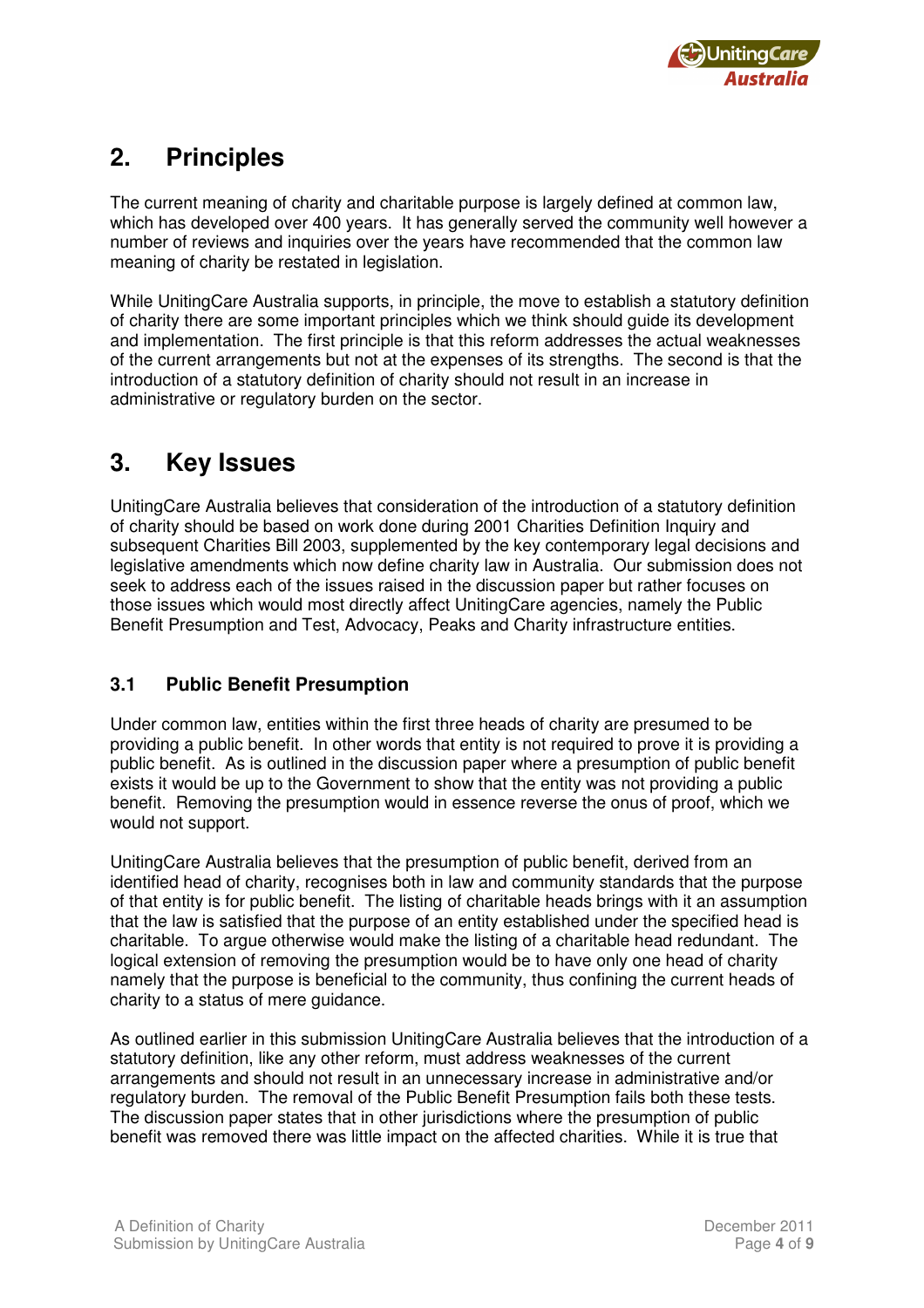

 many other jurisdictions have removed the presumption of public benefit it is worth noting that the Republic of Ireland have maintained the presumption for the advancement of religion. This raises an interesting question about whether it is necessary remove the presumption of public benefit following the introduction of a statutory definition of charity. There is no compelling argument put forward in the discussion paper to support removing the presumption on the introduction of a statutory definition of charity. Given the decision to establish a new and sector specific regulator with its registration, reporting and compliance functions and the inevitable increase in associated administrative processes on the charity sector, it is difficult to see what real improvements could be achieved in terms of transparency and accountability in removing the current presumption.

 Indeed we would argue that, should the definition of charitable purpose be extended beyond the first three heads of charity to reflect a more contemporary understanding of charitable purpose, those named purposes should also be afforded a presumption of public benefit. That is, should the statutory definition of charity be extended to reflect those purposes outlined in the Part 3 of the Charities Bill 2003, then those purposes should be considered equivalent to the current common law heads and in turn attract a presumption of public henefit

benefit.<br>Finally, where an entity seeks charitable status under the general charitable head of "purpose that is beneficial to the community" then it would be appropriate for that entity to demonstrate that its purpose is of public benefit. It would be helpful for the ACNC to establish guidelines for entities seeking charitable status under this head of charity.

#### $3.2$ **3.2 Public benefit test**

 As indicated above at 3.1, we see merit in increasing the number of charitable purposes that receive a presumption of public benefit. We also recognise that there is a need to maintain a public benefit test however we believe this test would only be applied in certain circumstances. The first of these is when an entity seeks charitable status under a "purpose that is beneficial to the community". As is currently the case entities seeking charitable status outside the established heads of charity must demonstrate that their purpose is of public benefit. We see no reason for that test to be removed in this circumstance.

 While UnitingCare Australia has called for the extension of the presumption of public benefit, we also acknowledge that the Commonwealth's regulatory function must enable it to adequately deal with entities that undertake actions or activities which may be contrary to and inconsistent with their charitable status or which fall with a set of disqualifying activities. In circumstances where a charitable entity is deregistered by the regulator and that charity seeks to be registered again as a charitable entity it is our view that the entity needs to demonstrate that its purpose is for public benefit. In other words that entity is no longer able rely on a presumption of public benefit.

### **3.3 Political Advocacy**

The High Court's decision in Aid/Watch confirmed that the generation of public debate by lawful means, concerning matters arising under one of the established heads of charity, is itself an activity beneficial to the community. The implications of this decision are significant for the sector that has faced restrictions over the past decade on its capacity to advocate on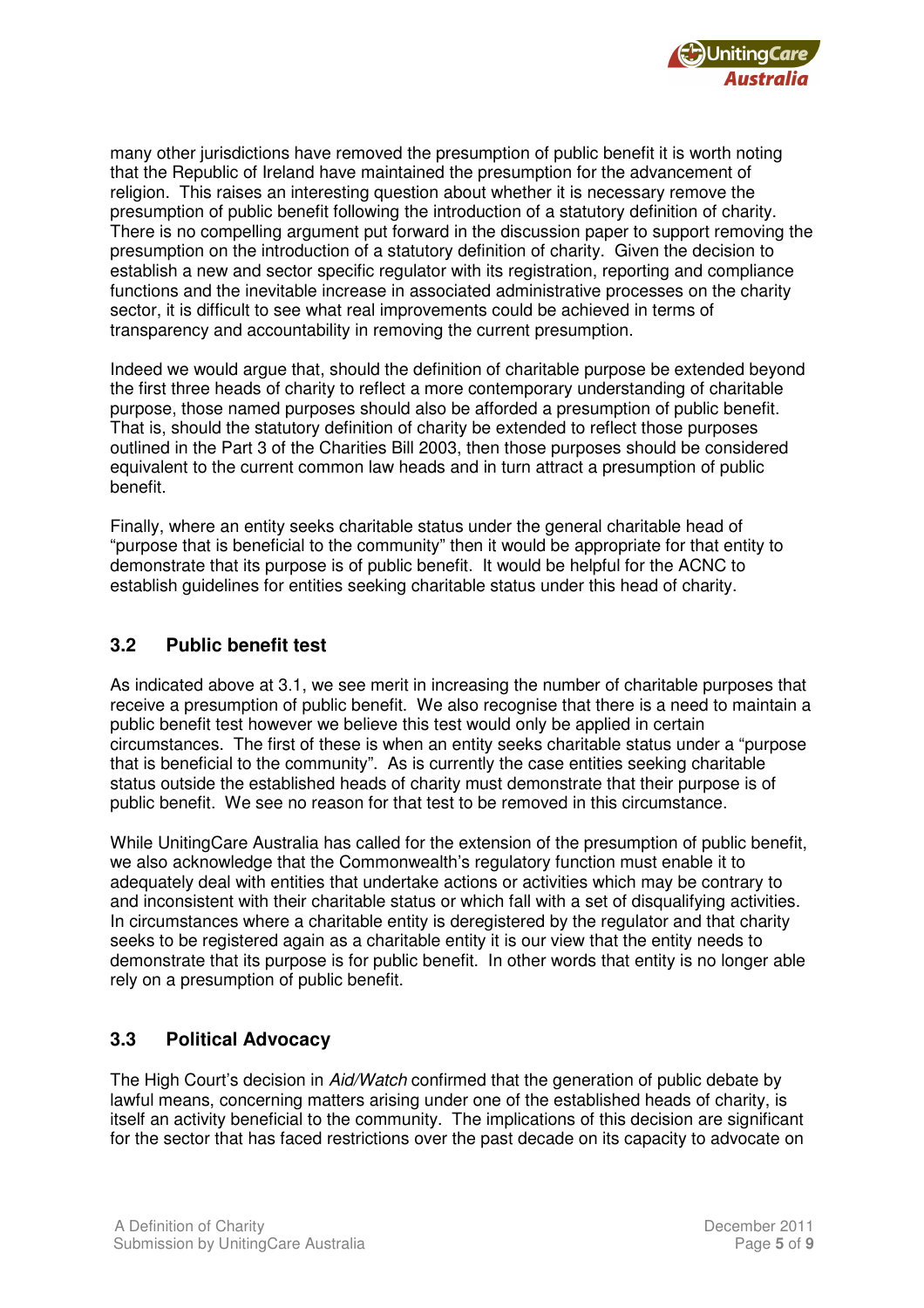

 issues because of 'gag' clauses in Government funding agreements (which were removed by the Labor Government in 2007) as well the previous prevailing and narrow view that advocacy can only be incidental or ancillary to an entity's charitable purpose.

 UnitingCare Australia believes that political advocacy is essential in addressing social justice issues and promoting solutions to long-term social problems. Advocacy which seeks to change the law or government policy or supports a particular cause related to the purpose of the entity is an essential element of the work of social service providers and their peak hodies

bodies.<br>While we have reservations about including disqualifying activities in a new Charities Bill, we acknowledge that there may be some community concerns about charities undertaking political advocacy. This issue will need careful consideration especially given the High .<br>Court's decision in Aid/Watch.

 The suggestion in the Consultation paper (paragraph 108) to modify disqualifying political activities in the 2003 Charities Bill has merit. The discussion paper suggests that the disqualifying political activity in the Charities Bill 2003 be amended to reflect the current law. We note that the discussion paper suggests removing from the list of disqualifying activities paragraph c - activities of the type which are attempting to change the law or government policy. We agree that this should be removed. We would also argue that reference to advocating for a political cause (paragraph a) should also be removed.

 We would also suggest that the remaining two disqualifying activities be amended replacing the term 'advocacy' with 'endorsing'. As such we propose that should there be a reference to disqualifying political activities in the new Bill, they should be restricted to:

- Endorsing the election of political party; and
- Endorsing the election of a candidate for political office.

 Replacing the term 'advocacy' with 'endorsing' we believe provides more certainty around what a charity can and cannot do in terms of political advocacy.

It is our view that the Aid/Watch case established an important legal principle, which in essence confers a right on charities to participate in political advocacy and debate. The Aid/Watch case recognises that the generation of public debate in the context of a charitable head is itself an activity beneficial to the community. Accordingly we would be concerned with any attempt to weaken the principles outlined by the High Court in the Aid/Watch case in the development and implementation of the statutory definition of charity.

 To safeguard the rights of charities to participate in political debate we believe that the disqualifying activity must be narrowly defined. Any reference to disqualifying political activity, whether part of a new Charities Bill or some other legislative instrument must be accompanied with an explanatory memorandum which includes a clear articulation of the rationale for the disqualifying activities as well as a statement recognising the rights of charitable entities to participate in political debate and advocacy, particularly during elections.

 In terms of guidance on how the provision should be interpreted, we offer the following examples. Assessing and comparing the policies of political parties and candidates during the course of an election should be encouraged and **would not** be a disqualifying political activity. However developing material or publicly advocating the election of a particular party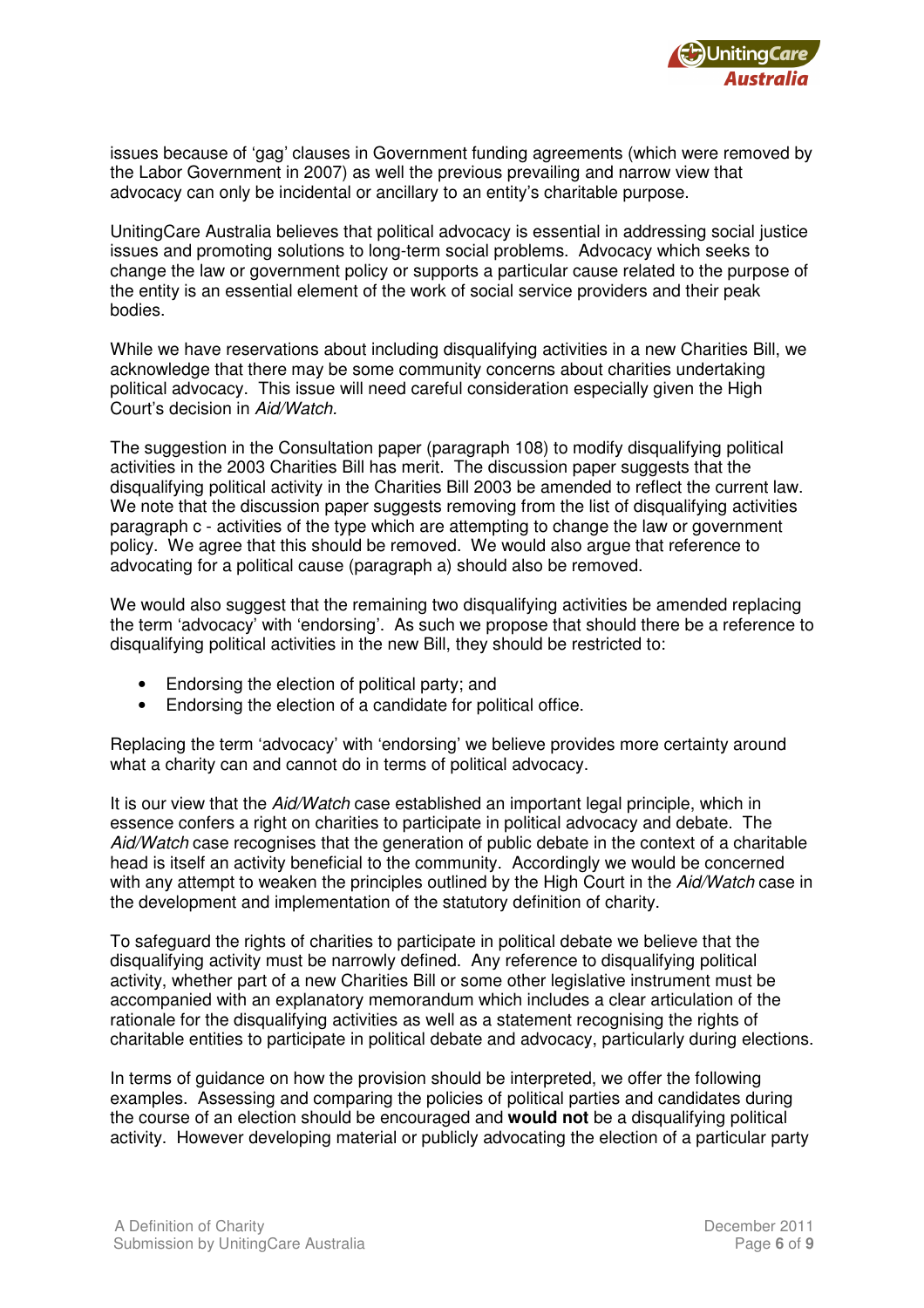

 or candidate would fall within the scope of the disqualifying activity. Further, a charitable entity which either supports or opposes a particular policy position of a party or candidate should be free to express their position. The expression of that position **would not** fall within the meaning of a disqualifying political activity.

 The introduction of a disqualifying political activity brings with it an inherent risk that a future Government could use this provision to "gag" charitable entities from participating in political debate and advocacy. It is essential therefore that the appropriate safeguards are included in order to limit both the temptation and capacity of any future Governments to restrict charitable entities from participating in political debate and advocacy. These safeguards must accompany any legislative instruments which include a reference to disqualifying political activities. Even with this legislative safeguard in place we would see a role for the ACNC and Electoral Commission to work with relevant parts of the sector in fine tuning any guidance material developed on this issue. Without the appropriate legislative guarantees to limit the application of the disqualifying political activity provision UnitingCare Australia would not support the inclusion of this disqualifying activity.

#### $3.4$ **3.4 Peak Bodies**

 UnitingCare Australia supports the principles outlined in the New South Wales Administrative Decisions Tribunal<sup>1</sup> which held that a body which enhances the long term viability of charitable organisations by providing educational mentoring and support services was itself a charitable institution. This decision together with Aid/Watch reflects the role of a contemporary peak body and the activities they undertake in support of the charitable sector.

#### **3.5 Charity infrastructure entities**

 The discussion paper has highlighted a number of important issues relevant to the introduction of a statutory definition of charity. One issue which the discussion paper is silent on is the treatment of charity infrastructure entities that is those entities created for the sole purpose of supporting the mission of the charitable entity. These infrastructure entities take various forms and include financial entities, legal and other support services entities. These entities play an important role in supporting the work of the charitable entity.

 UnitingCare Australia believes that, like peak bodies, these entities should be considered as bodies which enhance the long-term viability of charitable organisations through the provision of services that a contemporary charitable entity needs to function effectively. We recognise that this issue may require further consideration and consultation with the sector and recommend that this be undertaken prior to the development of the draft Bill.

 $\overline{a}$ 1

*Social Ventures Australia Limited v. Chief Commissioner of State Revenue* [2008] NSWADT 331.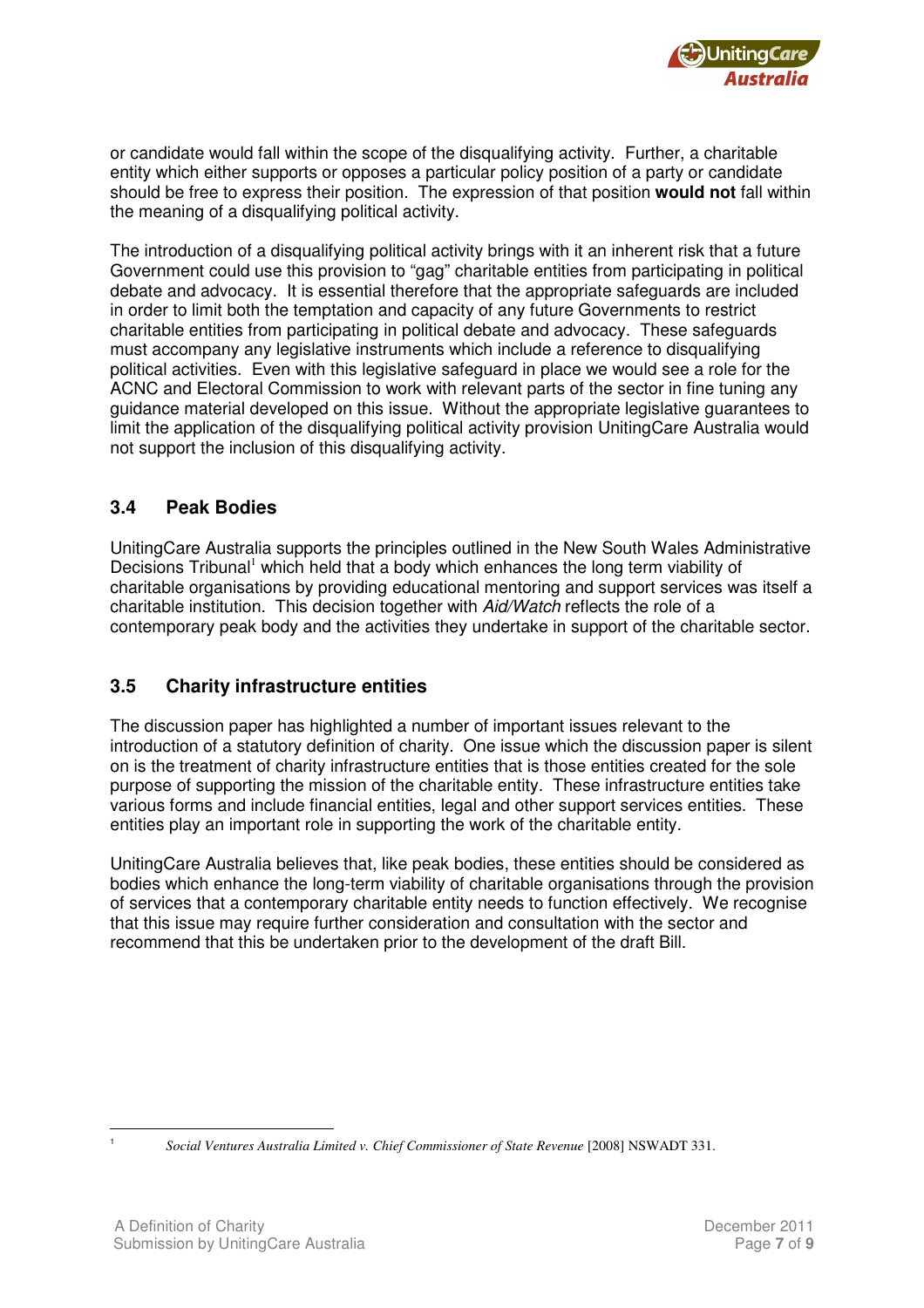

#### $3.6$ **3.6 Other observations**

 The discussion paper seeks a response to the question of whether the purpose(s) of an entity must be dominant or exclusively charitable. UnitingCare Australia believes the dominant purpose would be more appropriate as it provides sufficient clarity but with a degree of flexibility.

 The discussion paper also raises the important question around disqualifying activities. While we have addressed the issue around political advocacy in section 3.3 of our submission, we recognise that there may be occasions where the actions or activities of an entity are contrary to and inconsistent with their charitable status which needs to be addressed by the regulator and in some cases the criminal and civil justice systems. Such issues have been raised in various inquiries particularly in relation to cults.

 Addressing such issues is complex and difficult and while we recognise this, we need to guard against solutions which inadvertently capture lawfully operating entities or put in place onerous new burdens on all charitable entities.

 In section 3.2 of this submission we raised the issue of removing the public benefit presumption in circumstances where an entity, that has been deregistered, seeks to be re- registered by the ACNC. Enabling a deregistered entity to reapply raises some important questions around what, if any, other factors the ACNC would need to take into account so as to ensure that the re-applying entity does not repeat the concerns which led to its initial deregistration. In dealing with the issue of re-registration it may be appropriate for some additional criteria to be applied which sit outside a Public Benefit Test but are nonetheless material in determining whether a deregistered entity should be re-registered. These criteria may include prescribed governance structures as well as an assessment of the suitability of the directors of that entity. In order to maintain public confidence in the sector we believe that a de-registered entity wishing to be re-registered as a charitable entity must meet a higher set of registration requirements. The development and application of re-registration criteria should assist this sector in maintaining the confidence of the general public.

### **4. Conclusion**

 UnitingCare Australia supports the introduction of a statutory definition of charity. That said we have identified some key issues which we believe need to be addressed in the context of this new arrangement. We believe that the introduction of a statutory definition of charity should address the actual weaknesses of the current arrangements but not at the expenses of it strengths. Further the introduction of a statutory definition of Charity should not result in an increase in administrative or regulatory burden on the sector.

 UnitingCare Australia believes strongly that a statutory definition of charity should retain the current Public Benefit presumptions and indeed expand them to any new head introduced as part of the introduction of a statutory definition of charity. We also believe that safeguards must be put in place to protect the rights of charities to participate in political debate, particularly during the course of an election. While we recognise that there may be some concerns in the community regarding charities undertaking political advocacy we believe that any restrictions on the political advocacy of charities must be narrowly defined. Without this